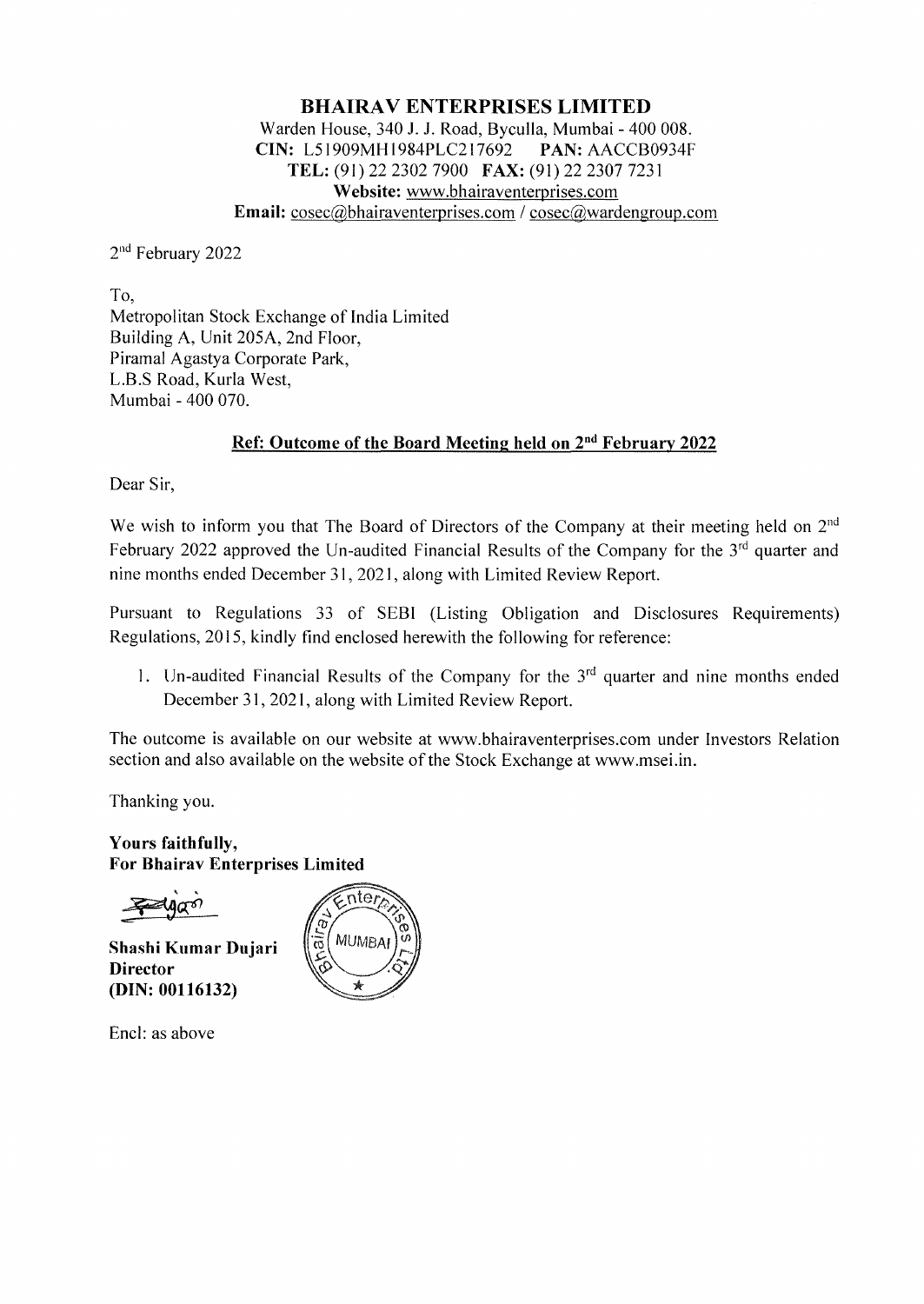

## **HEGDE & ASSOCIAT CHARTERED ACCOUNTANTS**

8-10, 1st Floor. New Putlibai Kapoi Niwas CHS Ltd., S.V. Road, Vile Parle (West), Mumbai - 400 056. Tel.: 022-26708221 - 26701362 E-mail: HEGDES61@gmail.com • kpajmera@hotmail.com

## **Independent Auditor's Report on Limited Review of the Unaudited Financial Results of the Company for the Quarter ended 31st December 2021**

To the Board of Directors · **Bhairav Enterprises Limited**  340, J. J. Road, Byculla, Mumbai - 400 008.

We have reviewed the accompanying statement of Unaudited Standalone financial results of **Bhairav Enterprises** Limited('the Company")for the quarter ended December 31, 2021 ("the statement"), being submitted by the Company pursuant to the requirement of regulation 33 of the SEBI (Listing Obligation and Disclosure Requirements) Regulations, 2015 read with Circular No. CIR/CFD/FAD/62/2016 dated July 5, 2016. The statement, which is the responsibility of the Company's Management and approved by the Board of Directors, has been prepared on the basis of the related interim financial information in accordance with the reorganisation and measurement principles laid down in Indian Accounting Standard 34 "Interim Financial Reporting" ("IND AS 34"), prescribed under Section 133 of the Companies Act, 2013 read with relevant rules issued thereunder and other accounting principles generally accepted in India. Our responsibility is to issue a report on the statement based on our review.

We have conducted our review of the statement in accordance with the Standard on Review Engagement (ARE) 2410 "Review of Interim Financial Performed by the Independent Auditor of the Entity", issued by the Institute of Chartered Accountants of India. This Standard required that we plan and perform the review to obtain moderate assurance as to whether the statement is free of material misstatements. A review is limited primarily to inquires of Company personnel and analytical procedures applied to financial data and thus provides less assurance than an audit. We have not performed an audit and accordingly, we do not express an audit opinion.

Based on our review conducted as above, nothing has come to our attention that causes us to believed that the accompanying Statement of Unaudited Standalone financial results prepared in accordance with the applicable accounting standards and other recognised accounting practices and policies has not disclosed the infonnation required to be disclosed in tenns of regulation 33 of the SEBI (Listing Obligations and Disclosure Requirements) regulations, 2015 including the manner in which it is be disclosed, or that it contains any material misstatement.

> **For Hegde& Associates Chartered Accountants Firm Registration No. 103610W**

ssoc WINABF **Mano**j*Shetty* **Partner Membership No.138593** 

Place: Mumbai Date: 02.02.2022  $UDIN: 22138593$  AAAAAOSS61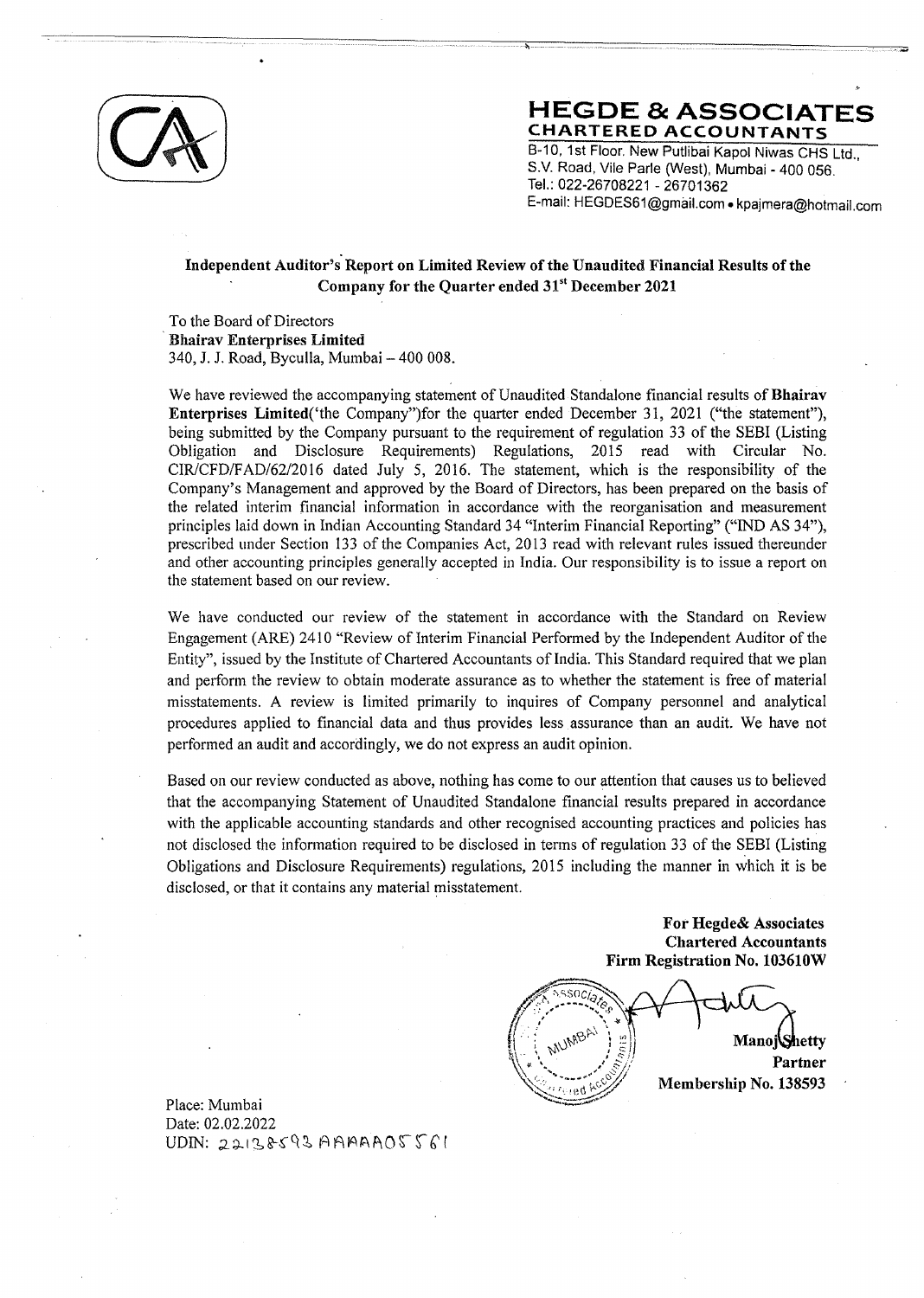#### **BHAIRA V ENTERPRISES LIMITED**

CIN : L5 l 909MHI 984PLC2 **l** 7692

Regd. Office: Warden House, 340, J.J. Road, Byculla, Mumbai - 400 008

Telephone No. 022-23027900 Fax No.: 022-23077231

email : cosec@bhairaventerprises.com

web site : www.bhairaventerprises.com

#### **Statement of Unaudited Standlone Financial Results for the Quarter And Nine Months ended 31/12/2021**

|                |                                                                        | (₹. in Lacs except EPS)   |                                    |                           |                                    |                             |                            |
|----------------|------------------------------------------------------------------------|---------------------------|------------------------------------|---------------------------|------------------------------------|-----------------------------|----------------------------|
| SR.NO.         | <b>PARTICULARS</b>                                                     | Quarter<br><b>Ended</b>   | <b>Quarter Ended</b><br>30/09/2021 | Quarter<br><b>Ended</b>   | <b>Nine Months</b><br><b>Ended</b> | <b>Nine Months</b><br>Ended | <b>Year Ended</b><br>Ended |
|                |                                                                        | 31/12/2021<br>(Unaudited) | (Unaudited)                        | 31/12/2020<br>(Unaudited) | 31/12/2021<br>(Unaudited)          | 31/12/2020<br>(Unaudited)   | 31/03/2021<br>(Audited)    |
| 1              | Revenue from Operations                                                |                           |                                    |                           |                                    | ä,                          |                            |
| $\overline{2}$ | Other Income                                                           | 1.33                      | 1.37                               | 2.39                      | 4.08                               | 5.17                        | 4.71                       |
| 3              | Total Income $(1 + 2)$                                                 | 1.33                      | 1.37                               | 2.39                      | 4.08                               | 5.17                        | 4.71                       |
| 4              | <b>Expenses</b>                                                        |                           |                                    |                           |                                    |                             |                            |
|                | (a) Changes in Inventories of Stock in Trade                           | (0.07)                    | (0.89)                             | (0.76)                    | (0.99)                             | (0.78)                      | (0.76)                     |
|                | (b) Finance Cost                                                       |                           |                                    |                           |                                    |                             |                            |
|                | (c) Employees Benefit Expenses                                         | 0.60                      | 0.60                               | 0.60                      | 1.80                               | 1.80                        | 2.40                       |
|                | (d) Other Expenses                                                     | 0.69                      | 0.67                               | 1.47                      | 2.32                               | 2.44                        | 3.00                       |
|                | <b>Total Expenses</b>                                                  | 1.22                      | 0.38                               | 1.31                      | 3.13                               | 3.46                        | 4.64                       |
| 5              | Profit/(Loss) before exceptional items (3-4)                           | 0.11                      | 0.99                               | 1.08                      | 0.95                               | 1.71                        | 0.07                       |
| 6              | <b>Exceptional Items</b>                                               |                           |                                    |                           |                                    |                             |                            |
| 7              | Profit/(Loss) from ordinery activities before tax (5-6)                | 0.11                      | 0.99                               | 1.08                      | 0.95                               | 1.71                        | 0.07                       |
| 8              | <b>Tax Expenses</b>                                                    |                           |                                    |                           |                                    |                             |                            |
|                | (a) Current Tax                                                        |                           | u,                                 | ä,                        | ä,                                 |                             | 0.12                       |
|                | (b) Deferred Tax                                                       |                           | ÷.                                 |                           | $\overline{a}$                     | $\overline{a}$              |                            |
| 9              | Profit/(Loss) for the period (7-8)                                     | 0.11                      | 0.99                               | 1.08                      | 0.95                               | 1.71                        | (0.05)                     |
| 10             | Other Comprehensive Income (Net of Tax)                                |                           |                                    |                           |                                    |                             |                            |
|                | (a) Items that will be reclassified to Profit & Loss A/c               | ٠                         |                                    |                           |                                    |                             |                            |
|                | (b) Items that will not be reclassified to Profit & Loss A/c           | L.                        | 0.08                               | 0.16                      | 0.90                               | (0.68)                      | 1.17                       |
| 11             | Total Profit/(Loss) after Comprehensive Income (after tax)<br>$(9+10)$ | 0.11                      | 1.07                               | 1.24                      | 1.85                               | 1.03                        | 1.12                       |
| 12             | Paid-up equity share capital (Face Value Rs. 10/ per                   | 100.00                    | 100.00                             | 100.00                    | 100.00                             | 100.00                      | 100.00                     |
| 13             | Other Equity                                                           |                           |                                    |                           |                                    |                             | 76.98                      |
| 14             | Earning per Share (of Rs.10/-each) (not annualized)                    |                           |                                    |                           |                                    |                             |                            |
|                | (a) Basic & Diluted                                                    | 0.01                      | 0.10                               | 0.11                      | 0.09                               | 0.17                        | (0.01)                     |

Notes:

1 The above results have been prepared in accordance with lncian Accounting Standards ("Ind AS") notified under Section 133 of the Companies Act 2013, read together with the Companies (Indian Accounting Standards) Rules, 2015.

2 These results have been reviewed and recommended by the Audit Committee and subsequently approved by the Board of Directors at its meeting held on 02nd February 2022. The Statutory Auditors have carried out a Limited Review of the result.

3 This is a single segment company in accordance with the AS-17 (Segment Reporting) issued by ICAI. Hence the question of disclosure of segment information does not arise.

4 Deferred Taxes as per AS-22 if any will be ascertained after Audit while finalising the accounts.

5 Provision for Tax if any will be made at the end of the year.

6 The figures of previous periods have been regrouped whereever necessary.

For and on behalf of the Board

Shashi Kumar Dujari Director (DIN 00116132)

Place: Mumbai Date : 02/02/2022